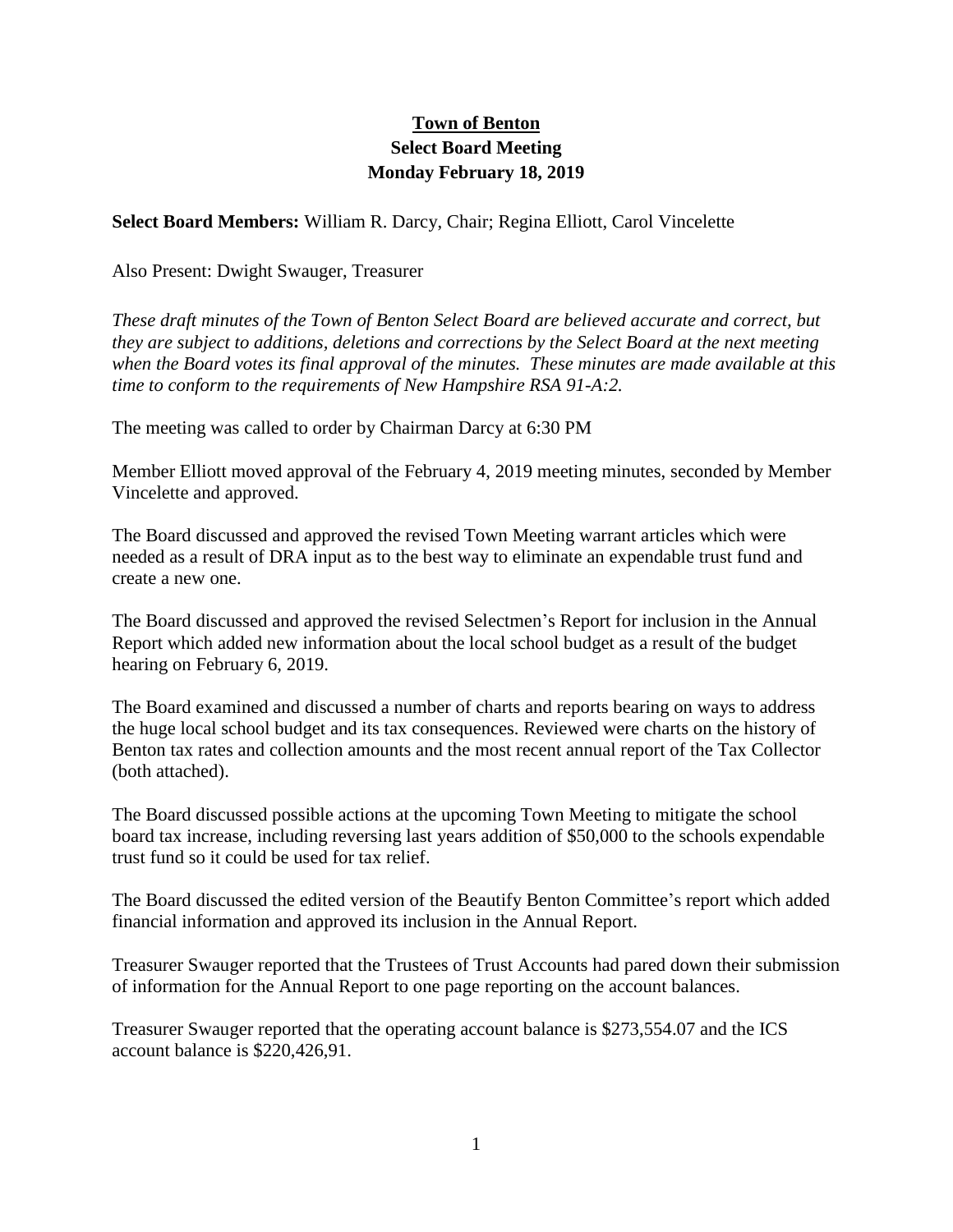The Chairman handed out correspondence received from the NH Department of Environmental Services (DES) demanding considerable new information on the Town's request for a wetlands permit for the construction of the Tunnel Stream culvert. The DES demand will inevitably increase our engineering costs on the project.

The Chairman reported on receipt of information on the New England Electric Cooperative's Project Care. He stated we need a Selectman to be responsible for all welfare information so we could direct residents in need to the appropriate places to address their needs. Member Vincelette volunteered to be help with that task.

There was a general discussion of budgets, the school board, school administration accountability, etc., all directed at finding ways to assure that there never again would be a proposed 72% local education tax increase.

The meeting adjourned at 7:44 PM.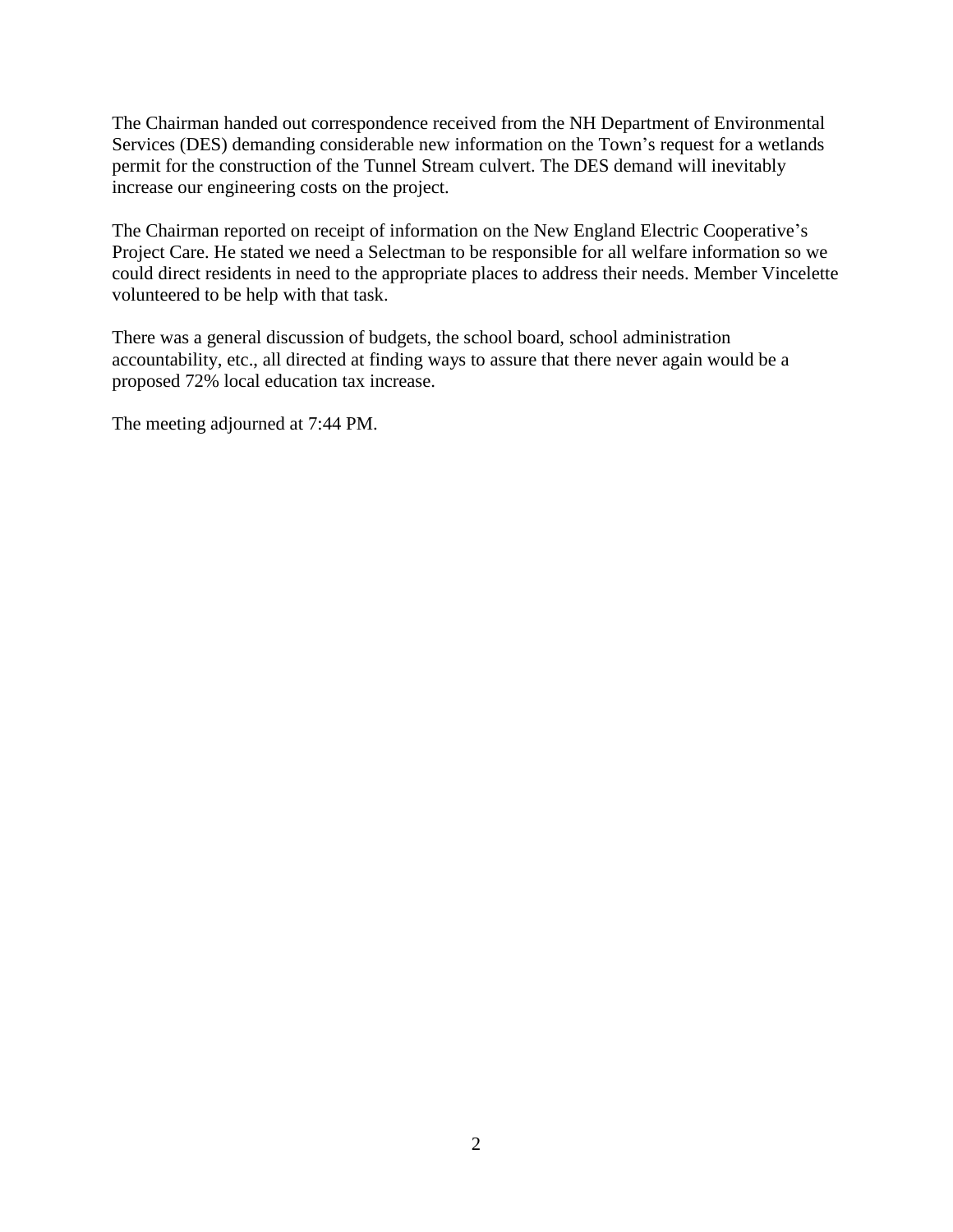## **Benton Tax Collections and Tax Rate 2014-2018**

|                  | 2014  | 2015                          | 2016      | 2017      | 2018      | 2019      |
|------------------|-------|-------------------------------|-----------|-----------|-----------|-----------|
| <b>Taxes</b>     |       | $$327,233 \mid $732,868 \mid$ | \$268,578 | \$638,608 | \$414,999 | \$444,000 |
| <b>Collected</b> |       |                               |           |           |           | Est.      |
| Tax Rate 4       | 15.71 | 17.68                         | 17.84     | 17.83     | 15.80     |           |
| per              |       |                               |           |           |           |           |
| thousand         |       |                               |           |           |           |           |

**In round numbers, the average annual tax collections for last 5 years with an average mill rate of \$17 = \$476,000**